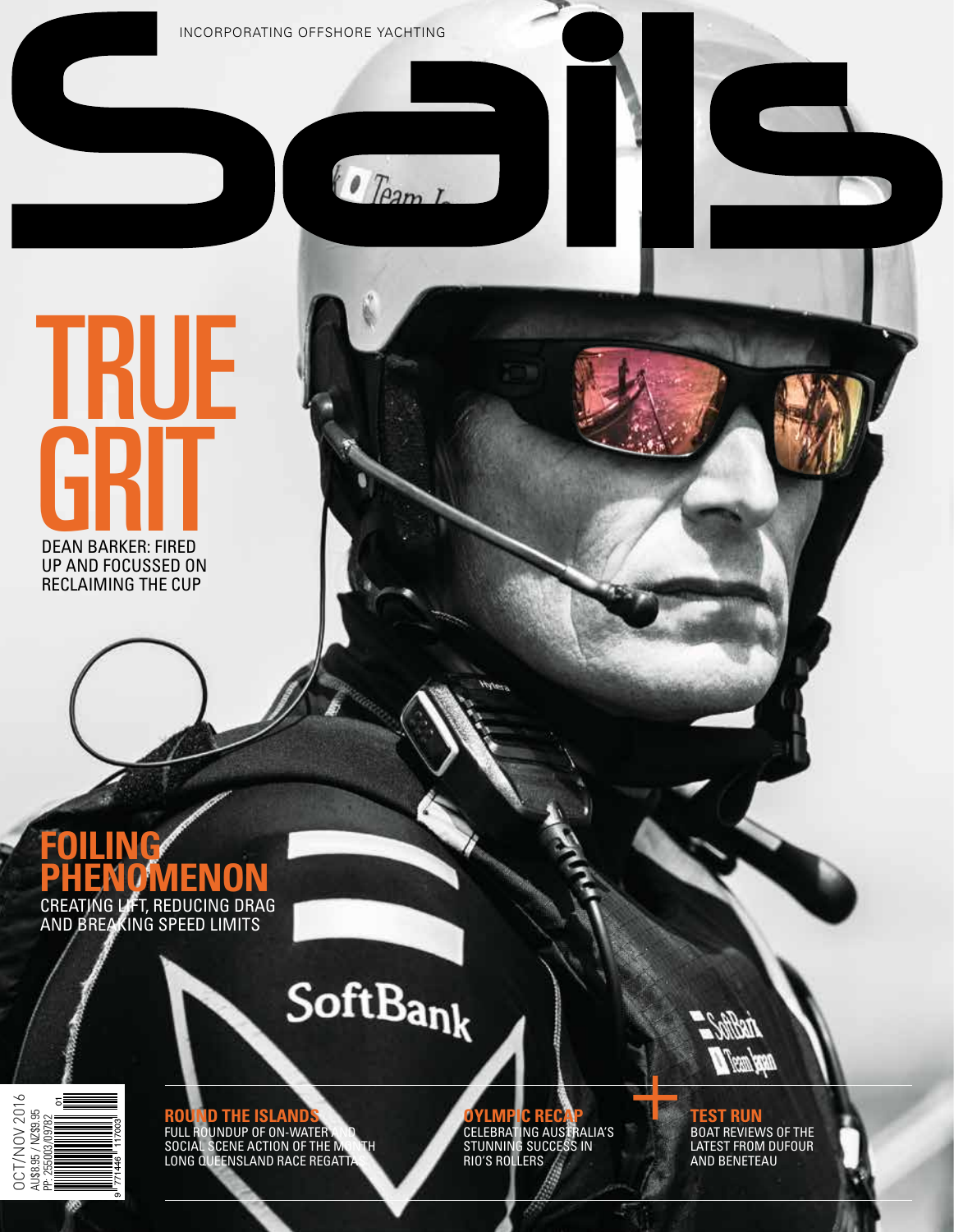GL460 is proving popular; our review boat was hull #28. The Rochelle based builder has a range the goes from 31-foot to the flagship  $56-\text{foot }GL_5^{\circ}$  coand there's plans for an even larger model. Under founder Michele Dufour the company was known for performance cruisers but after changes of ownership and a management buy-out, cruisers comprise about 90 percent of Dufour's output, with its Performance range taking the remainder. The Grand Large cruisers are intended to have wide appeal, as epitomised by the GL460 which has all the essentials for an easy life at sea: a simple rig with self-tacking headsail, spacious flat decks and a large cockpit plus acres of space below decks in three or four cabins.



### **VERSATILE COCKPIT**

A cruising yacht's cockpit has to be a versatile space because it must function both at sea and at rest, something Italian designer Felci clearly understands. The large, wide teak-clad cockpit is divided into a central relaxing area with sail controls aft and on the coachroof. Sail controls around the twin binnacles comprise a single set of sizeable Lewmar 55 mainsheet winches with two more L45s on the coachroof for halyards and adjusting the self-tacking jib. I easily deployed the jib after unlocking the jammer furling line on starboard. Then it's simply set and forget for the jib. On the starboard binnacle the throttle is prominently placed and thruster controls are nearby as well. The diameter of the twin stainless steering wheels